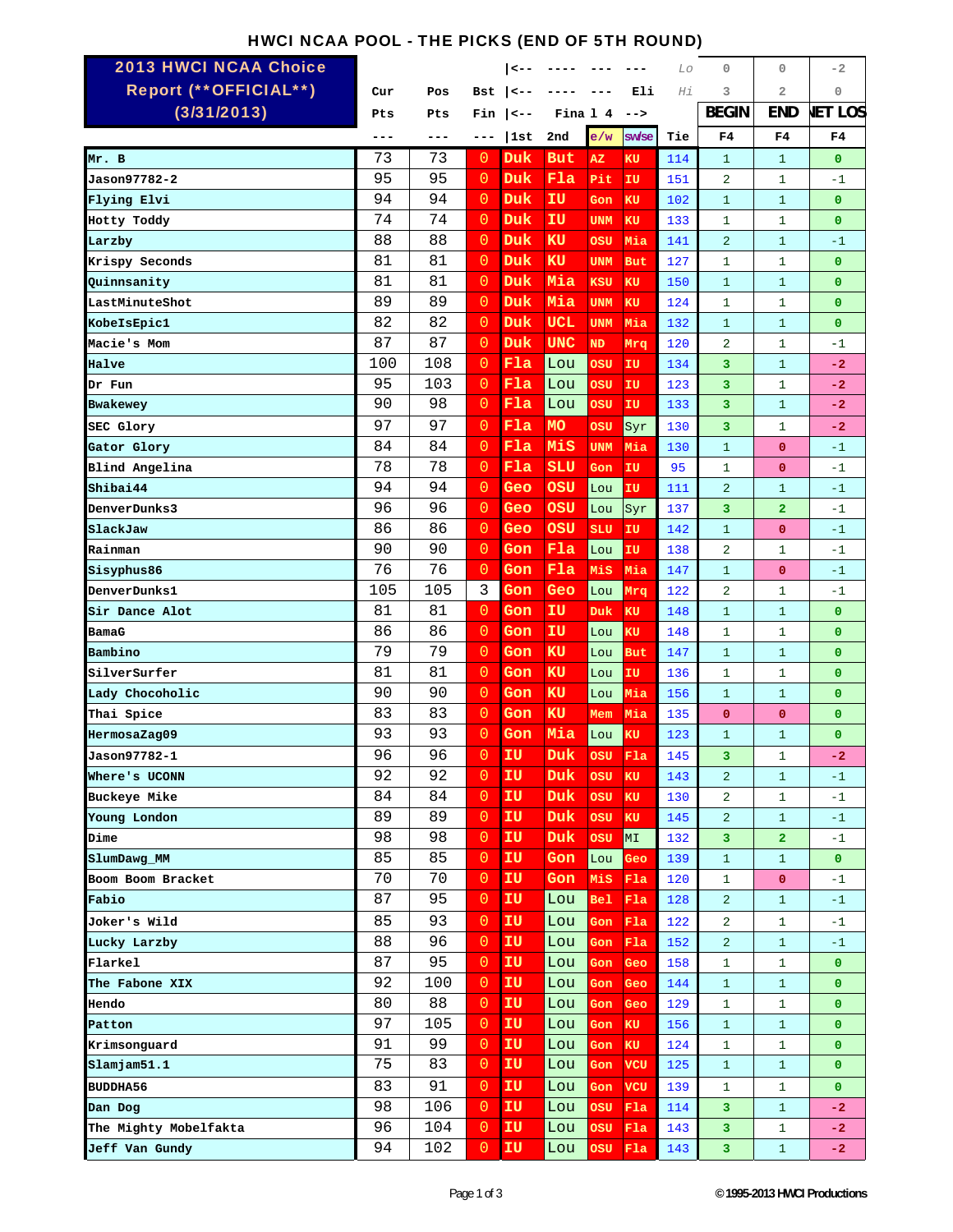## HWCI NCAA POOL - THE PICKS (END OF 5TH ROUND)

| <b>2013 HWCI NCAA Choice</b> |     |     |                | <--              |          |            |            | Lo  | 0              | 0                       | $-2$           |
|------------------------------|-----|-----|----------------|------------------|----------|------------|------------|-----|----------------|-------------------------|----------------|
| Report (** OFFICIAL**)       | Cur | Pos | Bst            | $\leftarrow$ $-$ |          |            | Eli        | Ηi  | 3              | $\overline{a}$          | 0              |
| (3/31/2013)                  | Pts | Pts | Fin            | $\leftarrow$ $-$ | Fina 1 4 |            | $--$       |     | <b>BEGIN</b>   | <b>END</b>              | <b>JET LOS</b> |
|                              |     | --- | ---            | 1st              | 2nd      | e/w        | sw/se      | Tie | F4             | F4                      | F4             |
| JР                           | 91  | 99  | $\overline{0}$ | ΙU               | Lou      | ០នប        | Fla        | 138 | 3              | $\mathbf{1}$            | $-2$           |
| 9ers in '14                  | 85  | 93  | $\overline{0}$ | IU               | Lou      | OSU        | Geo        | 121 | $\overline{2}$ | $\mathbf{1}$            | $-1$           |
| ShivaBlast                   | 90  | 98  | $\overline{0}$ | ΙU               | Lou      | OSU        | Geo        | 139 | $\overline{a}$ | $\mathbf{1}$            | $-1$           |
| Fair Weather                 | 84  | 92  | $\overline{0}$ | ΙU               | Lou      | ០នប        | KU         | 130 | $\overline{a}$ | $\mathbf{1}$            | $-1$           |
| Juan Juan                    | 86  | 94  | $\overline{0}$ | ΙU               | Lou      | osu        | KU         | 117 | 2              | $\mathbf{1}$            | $-1$           |
| Bigtenfan                    | 96  | 104 | $\overline{0}$ | ΙU               | Lou      | Wis        | KU         | 135 | $\mathbf{1}$   | $\mathbf{1}$            | $\mathbf 0$    |
| Gonzaga #1 WTF!              | 88  | 88  | $\overline{0}$ | ΙU               | MiS      | AZ.        | MI         | 105 | $\mathbf{1}$   | 1                       | $\mathbf 0$    |
| Crafty Airs                  | 102 | 102 | $\overline{0}$ | ΙU               | ០នប      | Lou        | F1a        | 120 | 3              | $\mathbf{1}$            | $-2$           |
| Jinx                         | 85  | 85  | $\overline{0}$ | ΙU               | OSU      | Lou        | Geo        | 135 | 2              | $\mathbf{1}$            | $-1$           |
| Ribby                        | 95  | 95  | $\overline{0}$ | IU               | OSU      | Lou        | Geo        | 141 | $\overline{a}$ | $\mathbf{1}$            | $-1$           |
| ScratchMyItch                | 103 | 103 | $\overline{0}$ | ΙU               | osu      | Lou        | κU         | 127 | $\overline{a}$ | $\mathbf{1}$            | $-1$           |
| Bigtenfan2                   | 97  | 97  | $\overline{0}$ | ΙU               | ០នប      | Lou        | κU         | 133 | $\overline{a}$ | $\mathbf{1}$            | $-1$           |
| Spermicidal JDs              | 85  | 85  | $\overline{0}$ | ΙU               | OSU      | Mis        | KU         | 114 | $\mathbf{1}$   | $\mathbf{O}$            | $-1$           |
| The New Mrs. B               | 66  | 74  | $\overline{0}$ | KSU              | MΙ       | StM        | $ca1$      | 98  | $\mathbf{1}$   | $\mathbf{1}$            | $\mathbf 0$    |
| <b>DenverDunks2</b>          | 88  | 88  | $\overline{0}$ | KU               | Gon      | Lou        | IU         | 107 | $\mathbf{1}$   | $\mathbf{1}$            | $\overline{0}$ |
| SpAva                        | 91  | 91  | $\overline{0}$ | KU               | Gon      | Lou        | ΙU         | 140 | $\mathbf{1}$   | $\mathbf{1}$            | $\overline{0}$ |
| GodZilla                     | 81  | 81  | 0              | KU               | KSU      | SLU        | Mia        | 144 | $\mathbf{O}$   | 0                       | $\mathbf 0$    |
| BamaG2                       | 85  | 93  | $\overline{0}$ | <b>KU</b>        | Lou      | KSU        | IU         | 137 | $\mathbf{1}$   | $\mathbf{1}$            | $\mathbf 0$    |
| EEChick1400                  | 97  | 105 | $\overline{0}$ | <b>KU</b>        | Lou      | OSU        | Mia        | 141 | 2              | $\mathbf{1}$            | $-1$           |
| Jhawkruse                    | 94  | 102 | $\overline{0}$ | <b>KU</b>        | Lou      | OSU        | Mia        | 121 | $\overline{a}$ | $\mathbf{1}$            | $-1$           |
| Krispy Kremer                | 79  | 87  | $\overline{0}$ | KU               | Lou      | osu        | Mia        | 143 | $\overline{a}$ | $\mathbf{1}$            | $-1$           |
| slamjam51.3                  | 81  | 89  | 0              | KU               | Lou      | Pit        | IU         | 124 | $\mathbf{1}$   | $\mathbf{1}$            | $\mathbf 0$    |
| Bobby Cee Racer              | 81  | 81  | $\overline{0}$ | <b>KU</b>        | OSU      | Duk        | IU         | 145 | 2              | $\mathbf{1}$            | $-1$           |
| Fireball                     | 77  | 77  | $\overline{0}$ | KU               | OSU      | <b>MO</b>  | Mia        | 190 | $\mathbf{1}$   | 0                       | $-1$           |
| In It To Nguyen It           | 99  | 119 | $\overline{0}$ | Lou              | F1a      | Gon        | IU         | 134 | 2              | $\mathbf{1}$            | $-1$           |
| <b>EMAW</b>                  | 98  | 118 | $\overline{0}$ | Lou              | Fla      | OSU        | IU         | 152 | 3              | $\mathbf{1}$            | $-2$           |
| The Rat Pack                 | 111 | 131 | $\mathbf{1}$   | Lou              | Fla      | OSU        | Mia        | 138 | 3              | $\mathbf{1}$            | $-2$           |
| Shibai69                     | 103 | 123 | $\overline{0}$ | Lou              | Geo      | OSU        | IU         | 119 | 2              | $\mathbf{1}$            | $-1$           |
| Baby Tiger                   | 99  | 119 | $\overline{0}$ | Lou              | ΙU       | Gon        | Fla        | 140 | 2              | $\mathbf{1}$            | $-1$           |
| Bwakewey Squared             | 102 | 122 | $\overline{0}$ | Lou              | IU       | Gon Fla    |            | 133 | $\overline{a}$ | $\mathbf{1}$            | $-1$           |
| Dime 2                       | 94  | 114 | $\cup$         | Lou              | IU       | Gon        | Fla        | 135 | 2              | $\mathbf{1}$            | $-1$           |
| Nobracketegrity              | 88  | 108 | $\overline{0}$ | Lou              | IU       | Gon        | Fla        | 160 | $\overline{a}$ | $\mathbf{1}$            | $-1$           |
| Carseroni                    | 98  | 118 | $\overline{0}$ | Lou              | IU       | Gon        | Geo        | 100 | 1              | $\mathbf{1}$            | $\bullet$      |
| Not Dead Freds               | 70  | 90  | $\overline{0}$ | Lou              | IU       | Gon        | KU.        | 128 | $\mathbf{1}$   | $\mathbf{1}$            | $\mathbf{0}$   |
| Flying Ace                   | 104 | 124 | 4              | Lou              | IU       | Gon        | KU         | 160 | $\mathbf{1}$   | $\mathbf{1}$            | $\mathbf{0}$   |
| Thomas the Train             | 93  | 113 | $\overline{0}$ | Lou              | IU       | Gon        | KU         | 121 | $\mathbf{1}$   | $\mathbf{1}$            | $\mathbf{0}$   |
| Sisyphus13                   | 95  | 115 | $\overline{0}$ | Lou              | IU       | Gon        | KU         | 131 | 1              | $\mathbf{1}$            | $\bullet$      |
| Shake N' Bake                | 105 | 125 | 3              | Lou              | IU       | OSU        | Fla        | 138 | 3              | $\mathbf{1}$            | $-2$           |
| Slamjam51.2                  | 92  | 112 | $\cup$         | Lou              | IU       | OSU        | KU         | 125 | $\overline{a}$ | $\mathbf{1}$            | $-1$           |
| Suznana                      | 96  | 116 | $\overline{0}$ | Lou              | IU       | OSU        | MI         | 140 | 3              | $\overline{\mathbf{2}}$ | $-1$           |
| Belucky2                     | 85  | 105 | $\sigma$       | Lou              | IU       | OSU        | <b>VCU</b> | 140 | $\overline{a}$ | $\mathbf{1}$            | $-1$           |
| Stewartw                     | 96  | 116 | $\overline{0}$ | Lou              | ΚU       | Gon        | IU         | 150 | $\mathbf{1}$   | $\mathbf{1}$            | $\bullet$      |
| Go Wildcats                  | 88  | 108 | $\overline{0}$ | Lou              | KU       | Gon        | IU         | 139 | $\mathbf{1}$   | $\mathbf{1}$            | $\mathbf{0}$   |
| EEChick                      | 99  | 119 | $\cup$         | Lou              | KU       | Gon        | Mia        | 141 | $\mathbf{1}$   | $\mathbf{1}$            | $\mathbf{0}$   |
| Suspendi B                   | 92  | 112 | $\overline{0}$ | Lou              | KU       | Gon        | Mia        | 155 | $\mathbf{1}$   | $\mathbf{1}$            | $\overline{0}$ |
| Lastminute                   | 104 | 124 | 4              | Lou              | KU       | OSU        | IU         | 120 | $\overline{a}$ | $\mathbf{1}$            | $-1$           |
| Bracket Buster               | 86  | 106 | $\overline{0}$ | Lou              | KU       | <b>UNM</b> | IU         | 147 | $\mathbf{1}$   | $\mathbf{1}$            | $\mathbf{0}$   |
| Jason97782-3                 | 82  | 102 | $\overline{0}$ | Lou              | KU       | <b>UNM</b> | Syr        | 136 | 2              | $\overline{\mathbf{2}}$ | $\bullet$      |
| Pride Of Troy                | 102 | 122 | 0.             | Lou              | Mia      | Gon Fla    |            | 147 | $\overline{a}$ | $\mathbf{1}$            | $-1$           |